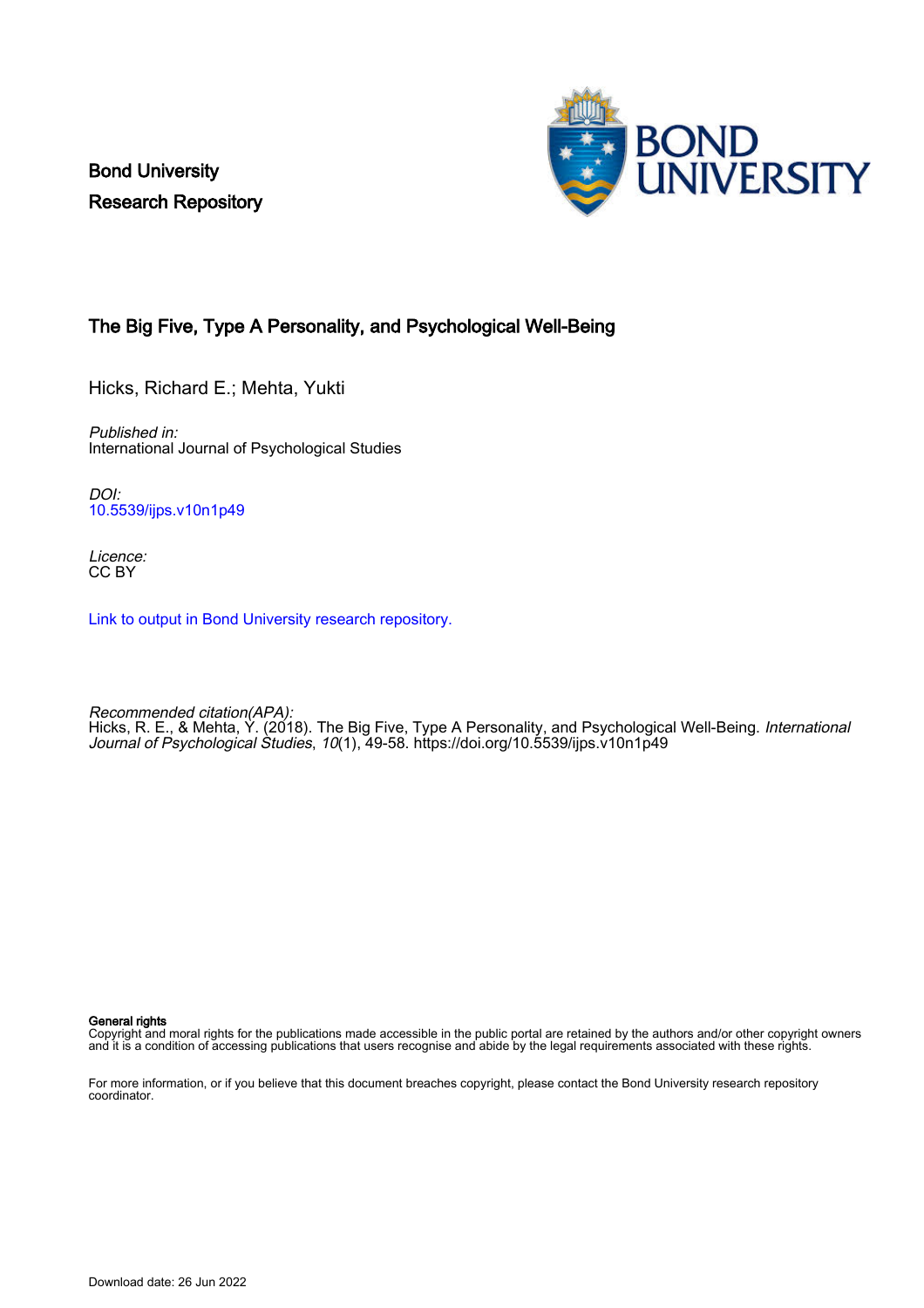# The Big Five, Type A Personality, and Psychological Well-Being

Richard E. Hicks<sup>1</sup> & Yukti P. Mehta<sup>1</sup>

<sup>1</sup> School of Psychology, Bond University, Robina, Queensland, Australia

Correspondence: Richard E. Hicks, School of Psychology, Faculty of Society and Design, Bond University, Robina, Queensland-4229, Australia

| Received: January 11, 2018 | Accepted: February 8, 2018                | Online Published: February 21, 2018 |
|----------------------------|-------------------------------------------|-------------------------------------|
| doi:10.5539/ijps.v10n1p49  | URL: http://doi.org/10.5539/ijps.v10n1p49 |                                     |

## **Abstract**

The aim of this research was to investigate how the Big Five and Type A personality variables relate to psychological well-being. Additionally, the study examined the effect of age on psychological well-being. Various social media sites such as Facebook were used to recruit 286 Participants (209 males, 74 females) from the community population. The sample was broad with an age range 18-85. Participants completed a demographic measure as well as the Ryff's Psychological Well-being scale, the International Personality Item Pool- Big Five Scale, the Framingham Type A Behavior Scale and a Social Desirability Scale. Pearson's product correlations and a hierarchical multiple regression were performed to determine the ability of the personality variables and Type A personality scores to predict psychological well-being. The results indicated that the personality variables (the Big Five) predicted psychological well-being but that the addition of variance from the Type A personality variable added insignificantly to the prediction. Psychological well-being was negatively correlated with age. Further studies on personality and psychological wellbeing are needed, including the role of mindfulness in contributing along with personality variables to psychological well-being.

**Keywords:** the big five, type a personality, psychological well-being, age

## **1. Introduction**

## *1.1 Overview*

Throughout the history of mental health, the focus on empirical work has been placed on healing the mentally ill though the study of the factors that contribute to healing and well-being has been largely unspecific (Xie, 2013) with most attention to negative symptoms and to causes rather than to elements that predict well-being, which has amplified the requirement to expand knowledge in this domain. In response to this need, it seems that positive psychological well-being (Keyes & Provencher, 2011; Schmutte & Ryff, 1997) could be a more effective goal than the current emphasis on symptom reduction. Marks and Shah (2004) argued that psychological well-being (PWB) is more than just happiness or satisfaction – PWB refers to being able to develop as a person and to being fulfilled and happy, and as contributing to community. As such wider measures of psychological well-being than those giving attention to symptom reduction are preferred. We discuss aspects of personality in relation to PWB in the next sections, including reference especially to age as well as gender and social desirability influences.

## *1.2 Personality and PWB*

Personality variables (such as extraversion, conscientiousness and Type A personality) and personal strategies (such as mindfulness) contribute to this more positive approach that emphasises PWB (Brown, Ryan, & Creswell, 2007; Schmutte & Ryff, 1997). We give attention to personality variables in this paper. There have been several studies linking the Big Five variables with PWB (see section 1.3 next) and several studies examining Type A personality and ill-health (e.g., depression, anxiety and stress). However, no research seems to have examined both the Big Five and Type A together as predictors of PWB, despite the prevalence of Type A and Big Five research (e.g., in organisational and medical settings). We addressed this gap with the aim to clarify whether Type A personality contributed additional variance beyond the Big Five to psychological well-being. We also examined age and its relation to PWB. We did not examine the possibility that PWB would impact personality expression- that is, the inverse approach, as indicated in research by Scollon and Diener (2006) which showed that changes in satisfaction with work and relationships in adulthood contributed to changes in the traits of neuroticism and extraversion. We accepted the more common view that the relationships may be bi-directional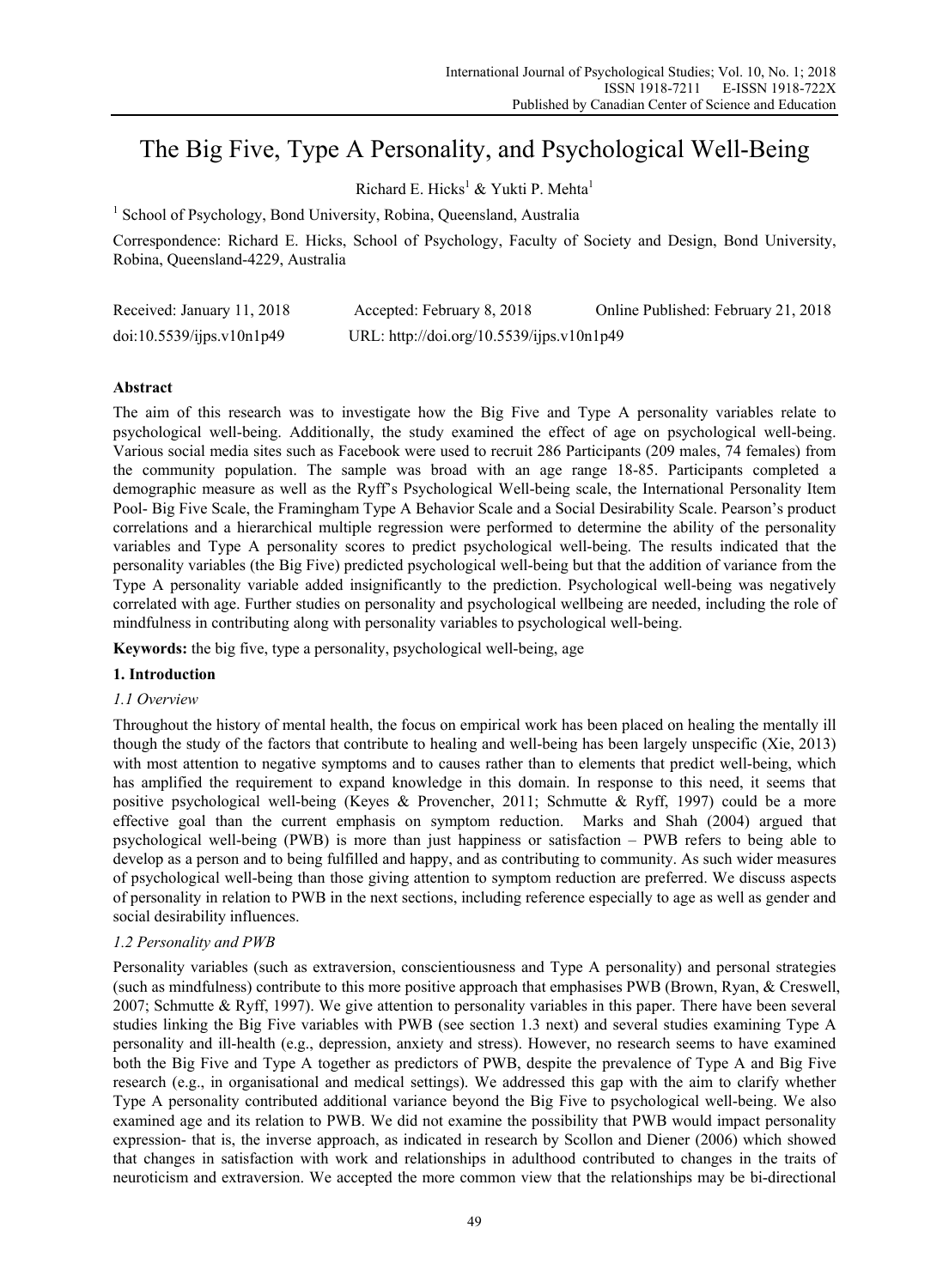but that personality variables more likely affect psychological wellbeing. We thus addressed how the Big Five variables and Type A personality scores impacted PWB in our study.

### *1.3 The Big Five Personality Factors and PWB*

According to the APA guides (American Psychological Association, 2017), all individuals differ in patterns of thinking, feeling, and behaving. However, while emotions may fluctuate over the course of a day, personality is thought to remain stable after an individual reaches a certain age (McCrae & Costa, 2003). One of the most researched personality models is the Big Five, measured by 'Big Five' inventories based on McCrae and Costa's (2003) earlier work; the Big Five consist of five components of personality: extraversion, agreeableness, conscientiousness, neuroticism, and openness to experience. John and Srivastava (1999) suggested that the core set of dispositional traits within the Big Five are the most prominent aspects of personality. The Big Five model provides an organized framework to which alternative measures can be added (Grant, Langan-Fox, & Anglim, 2009).

Some previous research has focused on the relationship between the Big Five and PWB (e.g., Schmutte & Ryff, 1997). More recently Siegler and Brummett (2000) analyzed the relationship between personality and PWB in a sample of 2,379 middle-aged adults, primarily focusing on the Big Five personality factors. The results indicated strong positive associations with extraversion, openness and (negatively) neuroticism but less intense associations with the other variables: conscientiousness and agreeableness. Research reported by Steel, Schmidt, and Shultz (2008) also showed neuroticism, agreeableness and extraversion were related to subjective wellbeing. In addition, research studies by Kokko, Tolvanen, and Pulkkinen (2013) examining middle adulthood relationships suggested that strongest associations were between neuroticism, extraversion and openness in relation to wellbeing in adulthood, but that conscientiousness and agreeableness were also significant correlates of well-being. Among other studies, Colling and Hicks (2007) also found close relationships between personality variables and general psychologi cal well-being with those at higher levels of well-being showing higher openness, extraversion and stress resilience (vs neuroticism) and lower conforming and competitive scores than those with lower levels of well-being.

Further investigation may be useful in determining the predictability of PWB from personality factors, especially given the broader positive make-up of PWB (see Method for more information on the PWB scale). There are other personality factors of importance in different contexts, such as Type A personality, perfectionism, honesty, and sensation seeking. Our current study examined whether Type A variance added to the Big Five variables in predicting psychological wellbeing because Type A personality (including its reverse in terms of low scores, Type B) has been of considerable interest in the medical, business, and professional worlds This has been noted mainly in the impacts of Type A personality on stress in the workplace and associated ill-health (e.g., Caplan  $\&$ Jones, 1975; Evan & Palsane, 1987; Iwata, Suzuki, Saito, & Abe, 1992; Janjhua, 2012; Milicic et al., 2016; Petticrew, Lee, & McKee, 2012). Would a measure of Type A personality add to the Big Five measures in predicting well-being? The next section discusses what we know about Type A personality and well-being.

#### *1.4 Type A and PWB*

In the last two decades, Type A and its opposite pole of Type B personality behavioral patterns have been the subject of interest by business, medical and psychology researchers alike (e.g., Caplan & Jones, 1975; Petticrew, Lee, & McKee, 2012). Studies suggest that people who possess the hard-driving, competitive, time-urgent Type A pattern of behaviors are twice as likely to develop coronary heart disease as are those with the more relaxed, easygoing Type B pattern (Kazmi, Amjad, & Khan, 2008), that is, low levels of Type A behavior more like Type B behavior are linked with *physical* well-being. What is the evidence for a relationship to *psychological* well-being (PWB)? Some attention, though limited, has been given to examining how stress and Type A personality affect PWB (e.g., Jamal, 1990). Jamal (1990) examined the effects of job stress and Type A behavior on employee and organisational well-being with the study showing Type A personality employees (nurses in this study) experienced significantly more job stress and psychosomatic health problems as compared to Type B employees, similar to findings on white-collar workers outlined in a study by Evan and Palsane (1987). Janjhua (2012) found 160 healthcare professionals also responded differently to stress at work if they differed in personality Type A and Type B, with Type A individuals showing higher stress responses. The above studies indicate that Type A and Type B personality may be convincing predictors of PWB. However, whether the general community would respond in the same way did not seem to have been investigated in previous studies. Therefore, the current study examined the contribution of Type A personality to PWB in our sample and also investigated whether Type A personality added further information to the Big Five personality factors as contributors to psychological well-being.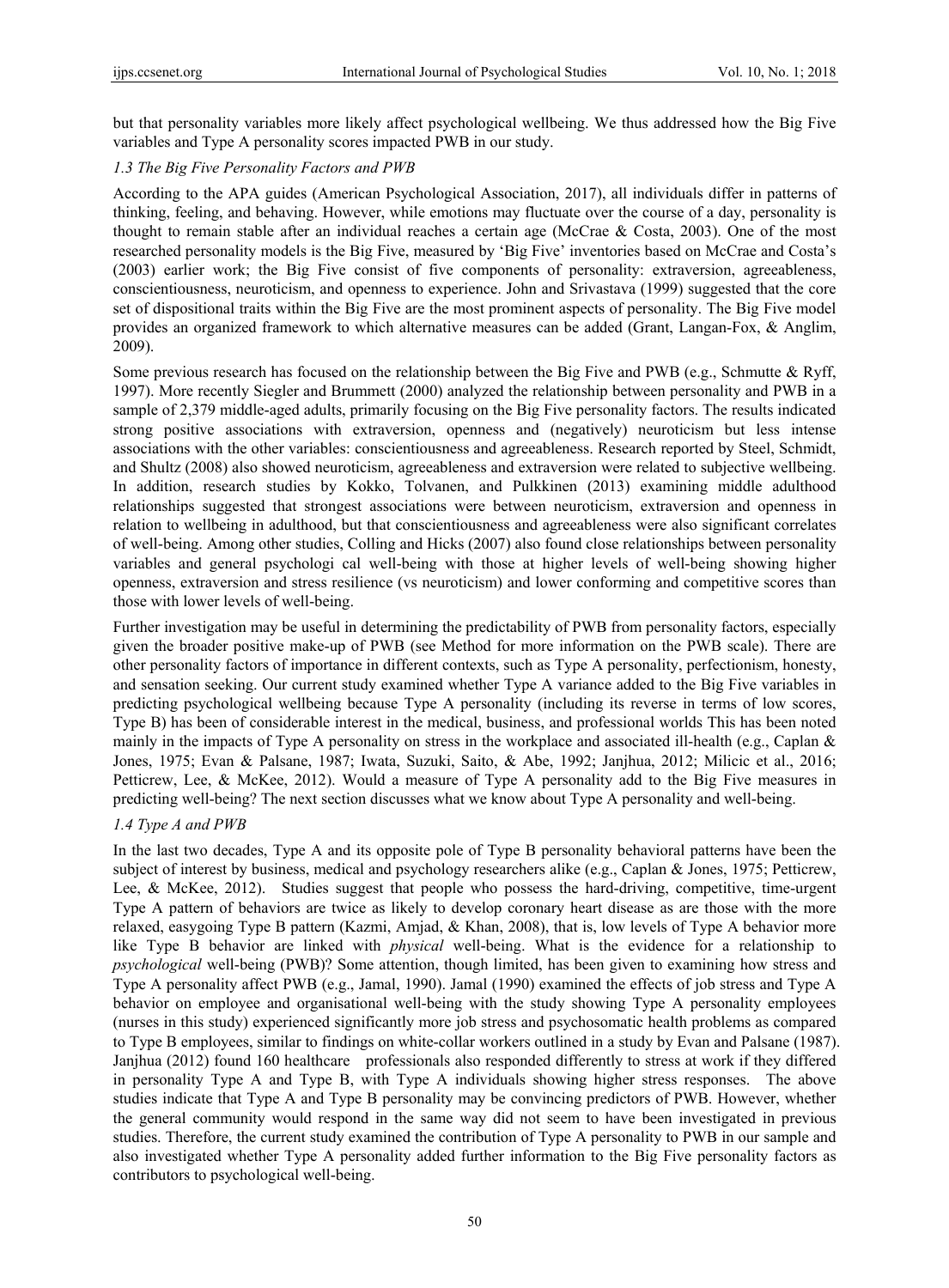#### *1.5 Age and PWB*

It is also crucial to determine the relationship between age and PWB across the lifespan with the aim to develop interventions that help to improve the well-being of the population (Steptoe, Deaton, & Stone, 2015). There have been contrasting studies regarding the association between age and PWB (cf., Springer, Pudrovska, & Hauser, 2011). The most consistent is the "U-curve" in the relationship between age and PWB across individuals, countries, and cultures (Steptoe et al., 2015; Blanchflower & Oswald, 2008): but this is not consistent. For example, Blanchflower and Oswald assessed PWB in a longitudinal cross-sectional data study on 500,000 randomly sampled participants from a Gallup survey and the U.S. General Social Surveys (GSS). The study suggested that PWB declines with age for about two decades, from early adulthood (20 to 40 years) up to the middle age years (40 to 60 years), and then turns upwards and increases. However, Baird, Lucas, and Donnellan (2010) in a separate study reported that well-being was mostly stable throughout adulthood with a downward slope in later life, suggesting a negative rather than positive trend towards the end of life. This could be due to decline in later life related to increasing health problems, the loss of social support, terminal illnesses, and social isolation in some cases- as indicated by Gerstorf, Ram, Estabrook, Schupp, Wagner, & Lindenberger (2008). They used data from the German Socioeconomic Panel Study (GSOEP) and the British Household Panel Study to show that PWB declines rapidly in late life. Another recent study suggested the opposite- that the trend is up, not down (Galambos, Fanf, Krahn, Johnson, & Lachman, 2015). Some specific studies aiming to clarify this situation include those that have highlighted frequency and intensity of emotion responses. Thus, a study by Carstensen, Mayr, Nesselroade, and Pasupathi (2009) found a positive rather than negative relationship between age and PWB when they analyzed five daily samples of momentary affect (e.g., "how are you feeling right now?"), over seven days, and showed that the frequency of negative emotions decreased at middle age but not the intensity. In addition, Garcia and Erlandsson (2011) showed variations in positive and negative affect reactions when frequencies and intensities of emotion responses were examined. Siegler and Brummett (2000) had also found similar results to those of Carstensen et al., in an earlier study. Several other studies have also examined personality impacts among older ages, including studies by Kokko, Tolvanen, and Pulkkinen (2013) and Wortman, Lucas, and Donnellan (2012). These conflicting and differing outcomes suggest that any conclusions regarding the relationship between age and PWB may be premature. Further investigation about level, changes in, and prediction of PWB across the lifespan could be helpful (Galambos et al., 2015).

#### *1.6 Age, Gender and Social Desirable Responding as Control Variables*

We examined this situation regarding age and PWB further, but used age as a control variable in the study because of the variations that had been found. We also used gender and social desirability responses as control variables as some previous studies had suggested variations existed also in the effects of gender and of 'favourable' responding (that may have distorted the true situation). It is well known that females appear to be susceptible more than are males to depression and anxiety (and therefore there could be some differences in regards to psychological well-being). On the other hand, a study of psychological well-being over the age ranges by Kokko et al. (2013) found no differences between males and females in their study of wellbeing in middle adulthood. Because of the mixed results we controlled for this variable in our study. However, because of known results concerning social desirability in self-report surveys such as ours we also controlled for this element. PWB is a significant factor in attitudes about living, and such information aids in improving quality of living. Therefore, the current study focused on how the Big Five factors contribute to PWB, and whether additional personality variables such as Type A personality might add significantly to our understanding of how personality contributes to psychological well-being, while we controlled for age, gender and social desirability responding.

## *1.7 Aims of the Current Study*

The literature has established relationships between age and PWB, and between personality and PWB, particularly the Big Five variables and PWB. However, few studies seem to have examined the Big Five and Type A variables together and, given the emphasis on Type A (and its reverse, Type B) personality in much research, we examined these two thrusts (Big Five, and Type A). Thus, the aims of the current study were to examine:

(1) the empirical links between the Big Five personality variables and PWB in our general community sample, and

(2) the contribution of Type A personality to PWB, where in both cases PWB was measured by the Ryff Psychological Well-being scale.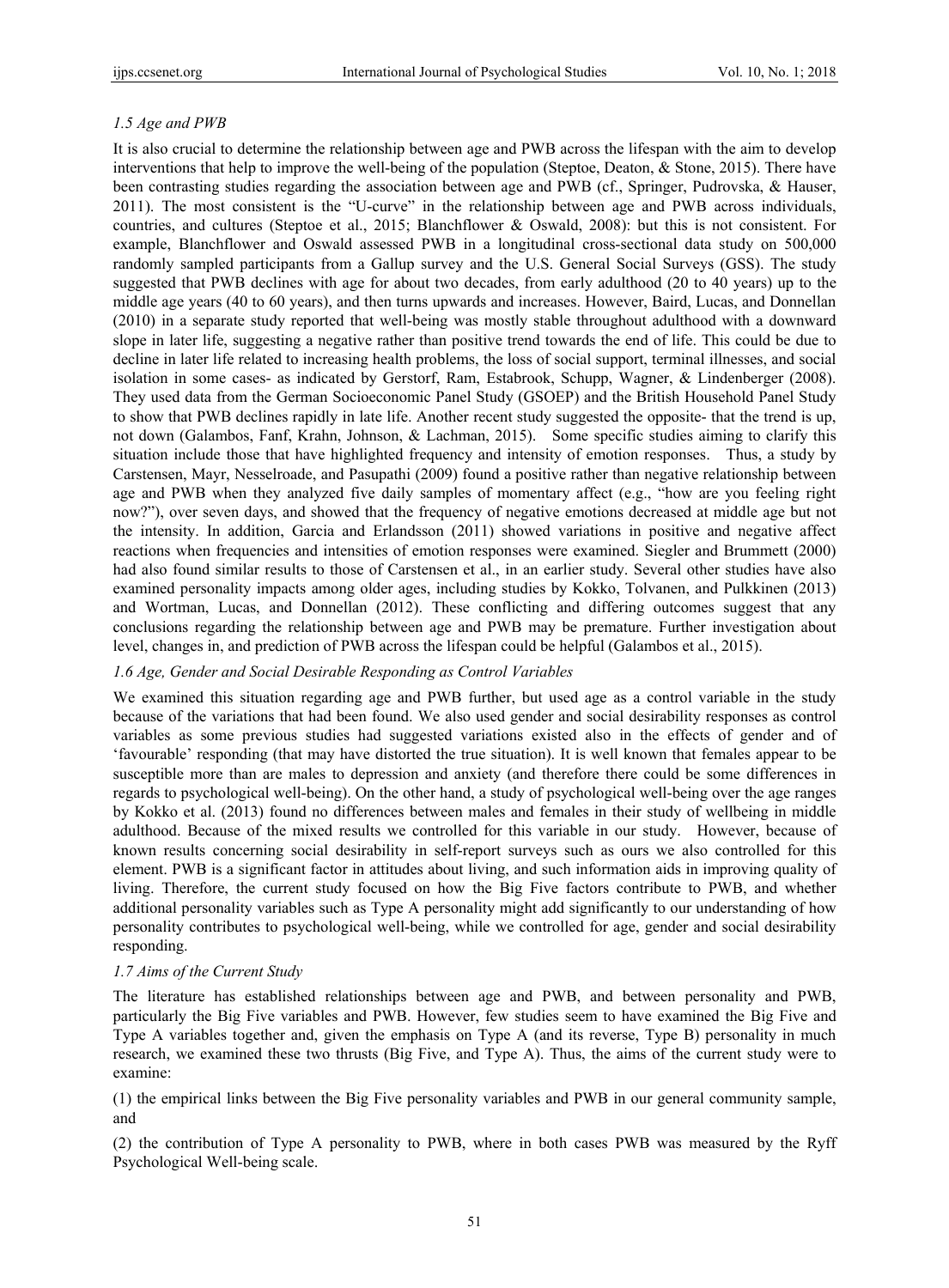Based on the literature review and the definitions given above, it was hypothesized: (1) the Big Five personality variables would predict PWB; 2) Type A would predict PWB; and 3) Type A would explain additional variance in PWB beyond the Big Five personality variables (Extraversion, agreeableness, conscientiousness, neuroticism, openness to experience). We also examined the association between age and PWB.

#### **2. Method**

#### *2.1 Participants*

The initial sample included 290 participants, general community members, who were recruited using non-proportionate quota sampling via Qualtrics (see Qualtrics.com). The sample was then reduced to 286 participants after validity and data screening. Inclusion criteria required that participants (a) be between the age of 18 to 85 with internet access and (b) be able to comprehend the English language.

#### *2.2 Materials*

2.2.1 Demographics**.** In the initial section of the questionnaire, several demographic questions were asked. Participants specified their nationality, gender, and ethnicity with open responses. Closed questions were used to identify participants' age, occupation, status as students, and whether they practiced meditation and yoga. The information on yoga and meditation was obtained towards another study we were interested in, on mindfulness, personality and well-being (not part of the current paper). Demographic information for the current study is displayed in Table 1.

|  |  | Table 1: Demographic Characteristic for the current study ( $N = 286$ ) |
|--|--|-------------------------------------------------------------------------|
|--|--|-------------------------------------------------------------------------|

|            | Frequency      | Percentage $(\% )$ |
|------------|----------------|--------------------|
| Gender     |                |                    |
| Male       | 209            | 25.6               |
| Female     | 74             | 72.3               |
| Age        |                |                    |
| 18-24      | 31             | 10.7               |
| 25-34      | 29             | 10                 |
| 35-44      | 45             | 15.6               |
| 45-54      | 97             | 33.6               |
| 55-64      | 61             | 21.6               |
| 65-74      | 16             | 5.7                |
| 75-84      | $\overline{4}$ | 1.4                |
| Student    |                |                    |
| Yes        | 44             | 15                 |
| No         | 242            | 84                 |
| Yoga       |                |                    |
| Yes        | 31             | 10.7               |
| No         | 255            | 88.2               |
| Meditation |                |                    |
| Yes        | 60             | 20                 |
| No         | 226            | 78                 |

2.2.2 International Personality Item Pool- Big Five Measurement (IPIP-Big Five**;** See Gow, Whiteman, Pattie, & Deary, 2005). The IPIP measure used in the current study is a 20-item short form that assesses five traits with 4 items each; extraversion (e.g. "Am the life of the party"), agreeableness (e.g., "Sympathize with others feelings"), conscientiousness (e.g., "Get chores done right away"), neuroticism (or 'emotional stability' as the other end of the continuum: e.g., "Have frequent mood swings"), and openness to experience (e.g., "Have a vivid imagination"). Participants indicate their answers on a six-point Likert scale ranging from 1 (Strongly agree) to 6 (Strongly disagree). Higher scores in each domain represent greater levels of extraversion, agreeableness, conscientiousness, neuroticism, and openness to experience. Studies have indicated sound psychometrics for the 20-item short version of the Big Five. For example, Baldasaro, Shanahan, and Bauer (2013) reported Cronbach alpha coefficients ranging from 0.62 to .0.71 for the Big Five variables in a sample of 26,666 youths. Another study (by Topolewska, Skimina, Wlodzimierz, & Rowinski, 2014) on 903 people aged from 16 to 83 years revealed Cronbach's alpha coefficients from 0.61 to 0.82. For the current study, the sub-scales displayed Cronbach's alpha coefficients between 0.59 and 0.65, with 0.49 for the conscientiousness scale. Though in the moderate range these coefficients were deemed acceptable for research studies (Tabachnick & Fidel, 2014), provided the results are treated with caution.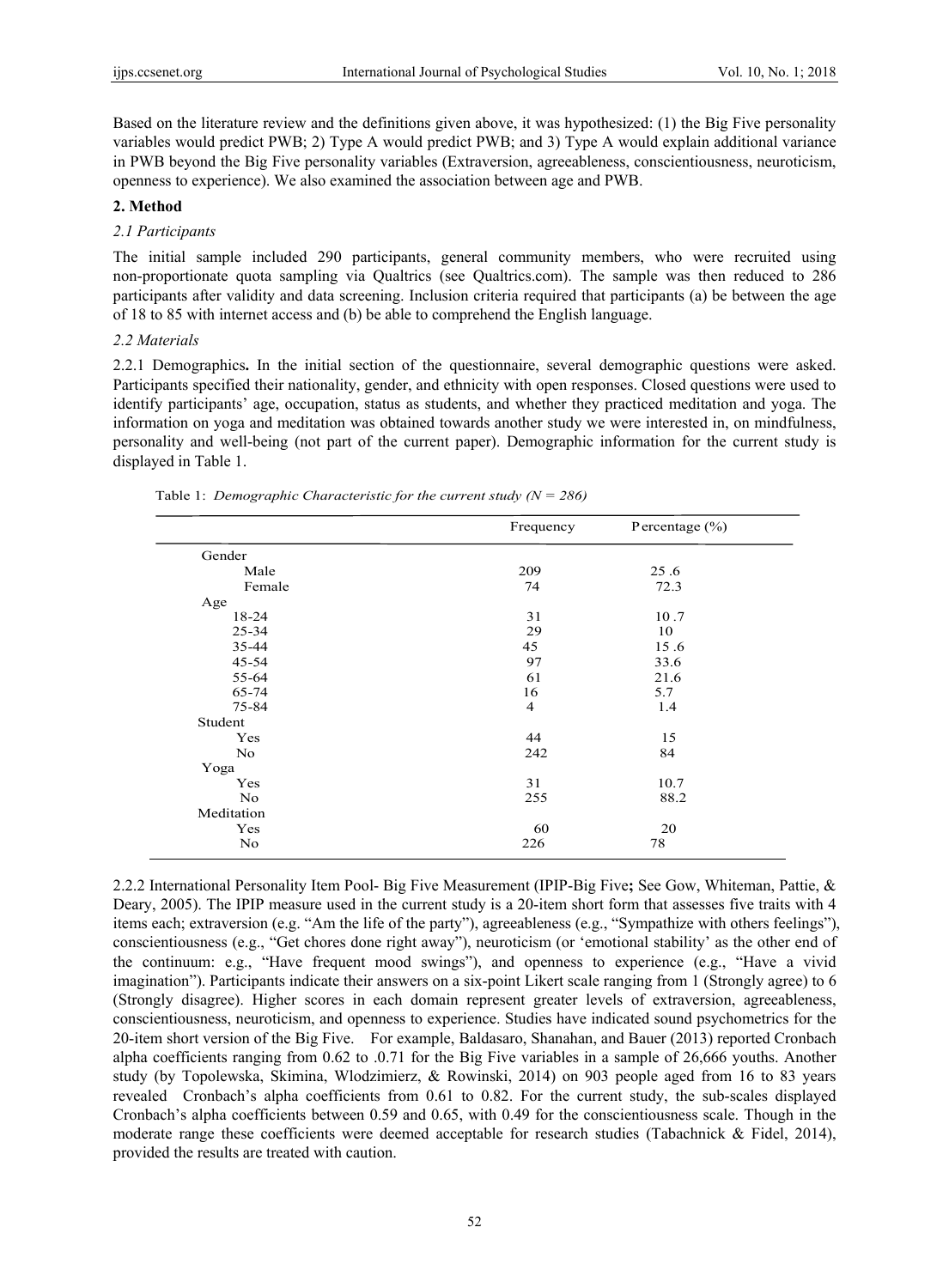2.2.3 Ryff's Psychological Well-being Scale: 54 item (Ryff, 1989; Ryff & Keyes, 1995). This scale gives an overall PWB score as well as six sub-scale or area scores. The six elements are: autonomy, environmental mastery, personal growth, positive relations with others, purpose in life, and self-acceptance. The scale includes items such as "Most people see me as loving and affectionate.", responded to on a six-point Likert scale ranging from 1 (Strongly agree) to 6 (Strongly disagree). The scores on each dimension ranged from 54 to 270 with higher scores indicating a higher level of psychological well-being. For the purpose of this study, only the total score of PWB was used; therefore, the six sub-facets were not separately assessed in the current paper. Several studies have demonstrated good psychometrics for the total PWB scale- for example, Villar, Triado, and Celdran (2010) reported high internal consistency of the scale (Cronbach alpha  $= 0.71$ ), in line with Ryff and Keyes (1995) in their studies. In the current study a Cronbach's Alpha of 0.75 was found for the total scale.

2.2.4 The Framingham Type A Behaviour Scale (Friedman & Rosenman, 1959): This is a 10- item self-report scale measuring Type A personality. Participants indicate their answer on a five-point Likert scale ranging from 1 (*Strongly agree*) to 5 (*Strongly Disagree*) on questions such as "Do you find it difficult to restrain yourself from hurrying others' speech?" Item responses yield a total score that can range from 10 to 50, where higher scores indicate higher Type A. Perlman, Hartman, and Lenahan (1984) reported high internal consistency of items within the scale, with a sample of 3000 men and women of ages 45 to 77 years (Cronbach's alpha = .71, .70 for men and women respectively). In the current study a Cronbach's alpha coefficient of .80 was found for the total scale.

2.2.5 The Marlowe-Crowne Social Desirability Scale Short Form C (SDS-C: See Reynolds, 1982; Zook & Sipps, 1985)*.* The Marlowe-Crowne SDS-C is a 13-item scale assessing the tendency to respond in a manner perceived favourably by others. Participants answer in a True or False format to items such as, "I have never intensely disliked someone." Reynolds (1982) assessed the psychometric properties of the short form in 608 undergraduate students aged 17 to 54 years finding, as per the Kuder-Richardson Formula 20, a KR-20 coefficient of 0.76. The short form correlates highly with the standard Marlowe-Crowne 33-item scale ( $r = 0.93$ ). Zook and Sipps (1985) reported a six-week test re-test coefficient of 0.74 in a sample of 45 undergraduate students. In the current study a Cronbach's alpha coefficient of 0.69 was found.

#### *2.3 Procedure and Design*

Before data collection, ethical approval was obtained from the University's Human Research Ethics Committee. Participants were recruited via Qualtrics Online after a request for participation was distributed through various social media sites including Facebook. Initially participants were presented with a statement explaining that the research would assess their personality characteristics and psychological well-being; that the questionnaire would take approximately 30-45 minutes; that participation was voluntary, and that they could withdraw at any point without penalty. Furthermore, an explanatory note assured anonymity. Participants then proceeded through the online questionnaires. SPSS 20 was used for analyses. The study used a non-experimental survey design, which consisted of nine independent variables and one dependent variable. Relationships between variables were calculated using Pearson Product Moment calculations. Standard multiple regression and hierarchical multiple regression analyses were run to test the contribution of the Big Five and Type A personality variables, independent of the influences of age, gender and social desirability responding.

#### **3. Results**

#### *3.1 Data Diagnostics*

Before running analyses, visual analysis and frequency statistics were used to screen the data for errors or missing values. Several (7) participants were removed as data was missing; but otherwise assumptions of multicollinearity, singularity, linearity, homoscedasticity, and normality of residuals were all met, following Tabachnick and Fidel (2014).

#### *3.2 Preliminary Analyses- Correlation Coefficients*

Pearson Product moment correlation coefficients across the key personality and well-being variables are shown in Table 2 along with the Means and Standard Deviations of the variables. There was a positive relationship between extraversion, agreeableness, conscientiousness, and openness to experience and PWB, a negative relationship between Neuroticism and PWB, and limited associations of Type A with all personality variables and with PWB. Other correlations (not shown in Table 2) were calculated between each of age, gender, and social desirability, *and* the personality variables and wellbeing: age correlated significantly (negatively) with PWB and conscientiousness (*p <*.01) and positively with openness and neuroticism (*p <*.05); gender correlated positively with extraversion (*p <*.01); and Social desirability correlated positively with conscientiousness (*p*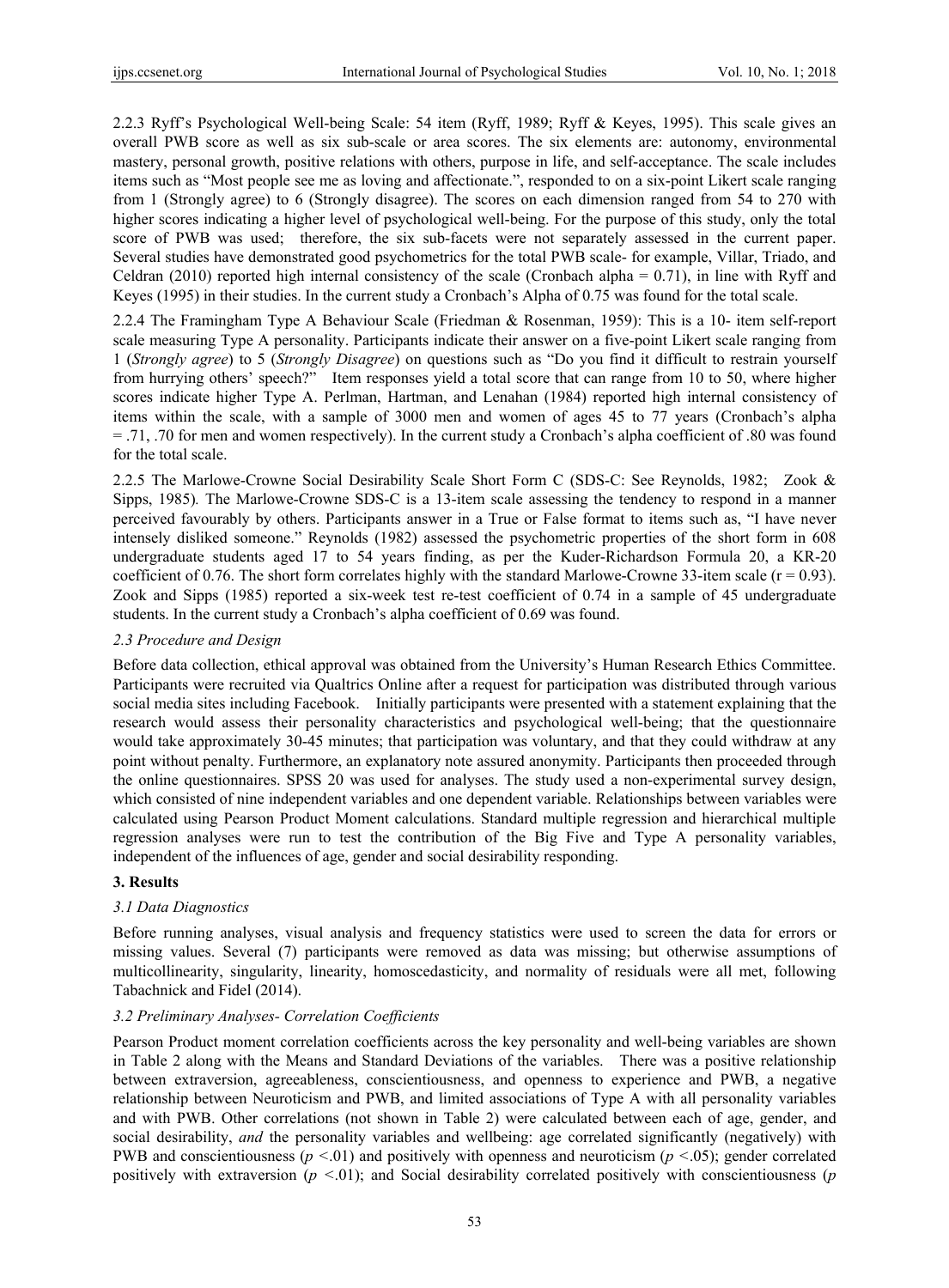*<*.01). We decided it was appropriate to continue to control for the variables of age, gender and social desirability responding in the main analyses.

|          | Pearson's Correlation Summary Table, with Means and Standard Deviations for extraversion,<br>agreeableness, conscientiousness, openness, type A and psychological well-being. |         |                          |         |                          |         |  |        |       |  |
|----------|-------------------------------------------------------------------------------------------------------------------------------------------------------------------------------|---------|--------------------------|---------|--------------------------|---------|--|--------|-------|--|
| Scale    |                                                                                                                                                                               |         |                          |         |                          |         |  |        | SD    |  |
|          | 1. Extraversion<br>-                                                                                                                                                          |         |                          |         |                          |         |  | 12.80  | 3.74  |  |
|          | 2. Agreeable<br>.07                                                                                                                                                           |         |                          |         |                          |         |  | 9.35   | 3.40  |  |
| $3$ .Con | $-.04$                                                                                                                                                                        | .09     | $\overline{\phantom{a}}$ |         |                          |         |  | 9.94   | 3.71  |  |
|          | 4. Neuroticism<br>$-.05$                                                                                                                                                      | $-.07$  | $-19**$                  |         |                          |         |  | 14.94  | 3.87  |  |
|          | $.26**$<br>5. Openness                                                                                                                                                        | .06     | $-.11$                   | .05     | $\overline{\phantom{a}}$ |         |  | 11.70  | 3.79  |  |
|          | $.17**$<br>6. Type A                                                                                                                                                          | $-0.06$ | $-.06$                   | .11     | $11*$                    |         |  | 24.10  | 8.14  |  |
| 7.PWB    | $30**$                                                                                                                                                                        | $22**$  | $33**$                   | $-38**$ | $15*$                    | $-0.02$ |  | 127.70 | 43.89 |  |

Table 2

*Note.*  $*_{p}$  < .05,  $*_{p}$  < .01,  $*_{p}$  < .001. PWB = Psychological Well-being,

Con = Conscientiousness,

#### *3.3 Main Analyses: Hierarchical Multiple Regression*

A hierarchical multiple regression analysis (with *n* =286) was conducted (see Table 3), with age, gender and social desirability (SDS) entered at Step 1 to act as control variables. The total scores of Type A personality and sub scale scores of the Big Five personality variables (neuroticism, extraversion, openness to experience, agreeableness, and conscientiousness) were entered at step 2. At step two, Type A and the five personality variables were added to the model, yielding  $F(9,272) = 17.92$ ,  $p < .001$ . The addition of Type A and the five personality variables combined, contributed significantly to the model and added 32% unique variance in predicting PWB, *∆F* (6, 272) = 23.24, *p <*.001. Inspection of the beta weights showed that Type A, contrary to earlier expectations, did not account on its own for significant variance in PWB. In line with the hypothesis, however, there was a significant relationship between all five traits of personality and PWB, with neuroticism (negatively), conscientiousness and extraversion showing the highest loadings. Age continued to contribute to prediction of (negative) psychological wellbeing.

Table 3

*Hierarchical Multiple Regression Analysis predicting Psychological Well-being from, Gender, Social desirability (SDS), the big five Personality Variables ( Extraversion, agreeableness, conscientiousness, neuroticism and openness to experiences), and Type A*

| Predictor |            | B          | <b>SEB</b> | $\beta$ | $R^2$ | $\Delta R^2$ |
|-----------|------------|------------|------------|---------|-------|--------------|
| Step 1    | Constant   | 111.66     | 29.65      |         | .04   | .04          |
|           | Gender     | $11.25*$   | 5.85       | .13     |       |              |
|           | Age        | $-5.67***$ | 1.83       | $-18$   |       |              |
|           | <b>SDS</b> | .94        | 1.24       | .04     |       |              |
| Step 2    |            |            |            |         |       |              |
|           | Constant   | 89.41      | 28.42      |         | .36   | $.32***$     |
|           | Gender     | 9.42       | 4.83       | .09     |       |              |
|           | Age        | $-4.32**$  | 1.51       | $-14$   |       |              |
|           | <b>SDS</b> | $-.55$     | 1.04       | $-.02$  |       |              |
|           | Type A     | $-.07$     | .26        | $-.01$  |       |              |
|           | Ext        | $3.09***$  | .61        | .26     |       |              |
|           | Agr        | $1.77*$    | .63        | .13     |       |              |
|           | Con        | $3.21**$   | .60        | .27     |       |              |
|           | Neu        | $-3.42***$ | .56        | $-.30$  |       |              |
|           | Open       | $1.68*$    | .58        | .14     |       |              |

*Note*: \*p <.05, \*\*p<.01, \*\*\*p<.001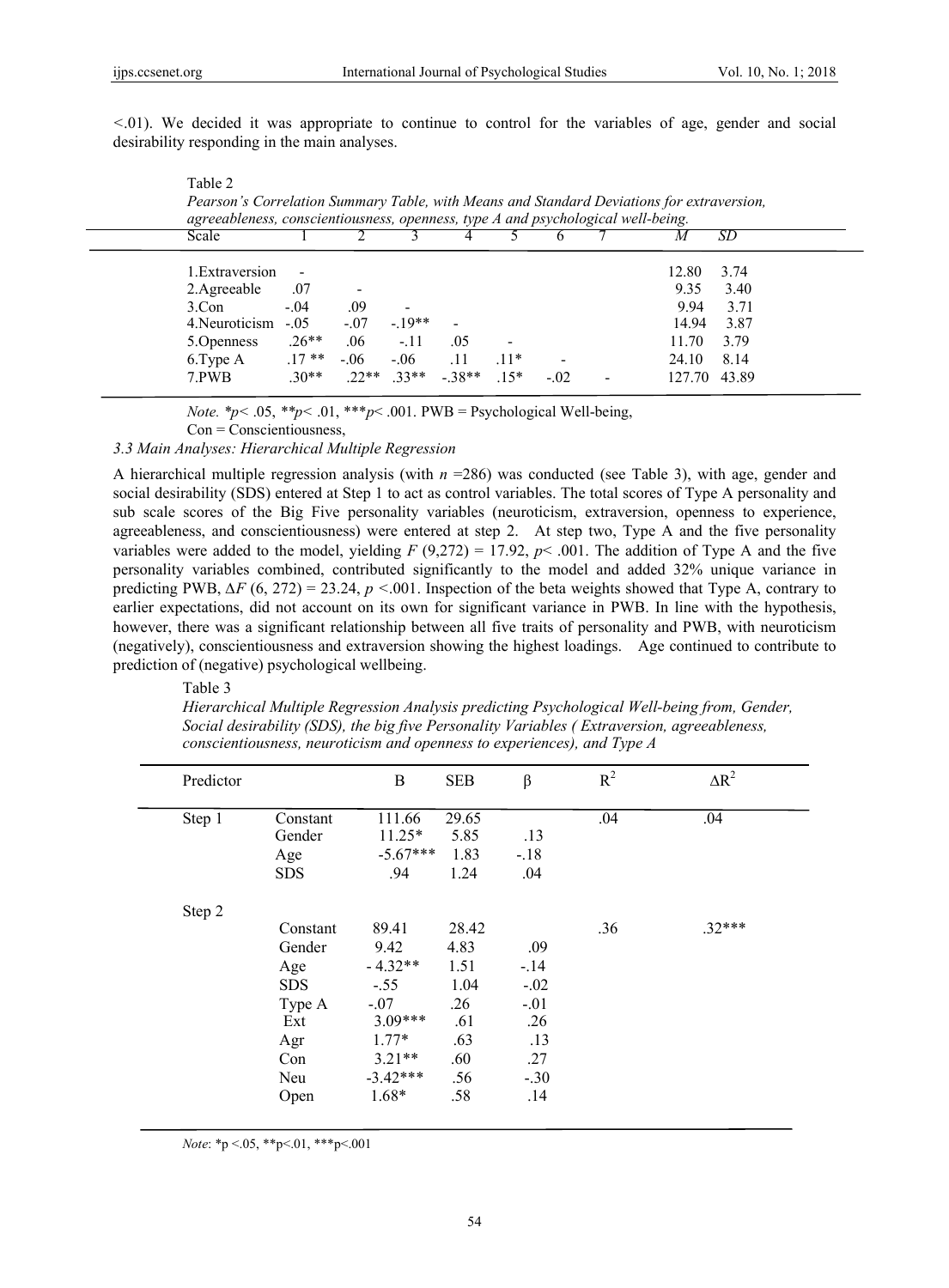#### **4. Discussion**

#### *4.1 Results and Comments*

The main aim of the current study was to investigate the contribution of personality variables to Psychological Well-Being (PWB). The results concerning age are discussed first, as one of the control variables used in subsequent analyses. Past research had found mixed results in the prediction of PWB across age (Baird et al., 2010; Carstensen et al., 2009; Siegler & Brummett, 2000; Steptoe et al., 2015). We have added further to this literature. We found a significant negative correlation between age and PWB. This finding is in line with the research from Baird et al. (2010) and Gerstorf et al. (2008) who found that PWB was more likely to decline in later life. However, the findings are inconsistent with study reports of Carstensen et al. (2009) and Siegler and Brummett (2000), and of Galambos et al. (2015), who each found that PWB improved with age. Ours was a cross-sectional study but adds to the debate, suggesting however, that more research is needed and that individual differences may impact more than is recognised currently. Certainly attention to issues such as intensity and frequency of experienced emotions and age is needed, along with attention to life experiences in later life, such as degree of physical health, social support and social isolation (c.f., Gerstorf et al., 2008). We decided to control for age given the results we had found that age was related in our sample to psychological wellbeing.

The first hypothesis, that the Big Five Personality factors would make significant contributions to PWB, was fully supported. All five personality variables were significantly associated with PWB. The results were consistent with some previous studies (e.g., Kokko et al., 2013) but not with others where mixed relationships were found (e.g., Mobarakeh et al., 2015 – who found that conscientiousness was not related to PWB). The current study's results suggest that neuroticism (negatively), extraversion, and conscientiousness are significantly and strongly associated with PWB, while agreeableness and openness are significantly but less strongly related. Consistent across numerous studies has been the finding that neuroticism and extraversion are both strong predictors of psychological and/or subjective wellbeing (e.g., the current study and those of Colling & Hicks, 2008; Kokko et al., 2013; Siegler & Brummett, 2000; Steel et al., 2008). The current study listed conscientious as a strongly related predictor of PWB, partially in line with most other studies that make it a significant but not strongly significant factor (e.g., Kokko et al., 2013); further the current study suggested openness and agreeableness were moderately significant- selected other studies have placed it at different levelsincluding in the strongly significant ranges (cf., Colling & Hicks, 2007; Kokko et al., 2013; Siegler & Brummett, 2000). Agreeableness came through in most studies at moderate levels of significance in predicting psychological wellbeing or similar positive mental health measure.

The second hypothesis that Type A personality would be correlated with and predict PWB was *not supported*. No previous studies to our knowledge had looked at the relationship between Type A and PWB, though subjective well-being had been linked in some studies. However, Type A had been found to be related to anxiety and to depression (Caplan & Jones, 1975) and it was expected that Type A would correlate significantly and negatively with PWB, given that depression and anxiety had also been found to be negatively correlated with PWB (Evan & Palsane, 1987; Kazmi et al., 2008). This did not occur. It could be that Type A personality is indeed not associated with PWB as assessed in our study using Ryff's Psychological Well-being scale; or that Type A personality is related, but that our Type A assessment measure was inadequate. Further studies using other measures of Type A and-or of psychological well-being might clarify this issue. It could be that selected facets of psychological wellbeing are more important than others and more detailed analyses of the six facets in Ryff's scale is proposed.

The final hypothesis that Type A personality would add to the Big Five personality variables in predicting PWB was not supported. The correlation between Type A personality and PWB was not significant and hence Type A scores could not add further significant variance in prediction of PWB beyond what was already incorporated in the Big Five personality variables. This result, that Type A variance did not relate to or add to the Big Five personality variables in predicting psychological wellbeing was unexpected, given that several studies had indicated potential links. For example, Caplan and Jones (1975) had linked Type A to depression and anxiety and several more recent studies had suggested similar links to stress in clinical and organisational contexts (e.g., Janjhua, 2012; Milicic et al., 2016; Petticrew et al., 2012). The evidence has indicated that Type A personality has links with negative aspects of wellbeing; our study suggests that there are no similar links with positive aspects of wellbeing, as measured by the total score on the Psychological Wellbeing scale. It may be that other measures of wellbeing (such as life satisfaction and subjective wellbeing measures - cf., Baird et al., 2010; Steel et al., 2008) would yield different results. It may also be that specific scales within Ryff's PWB scale may relate directly to Type A scores; we did not examine these specific scales in the current study.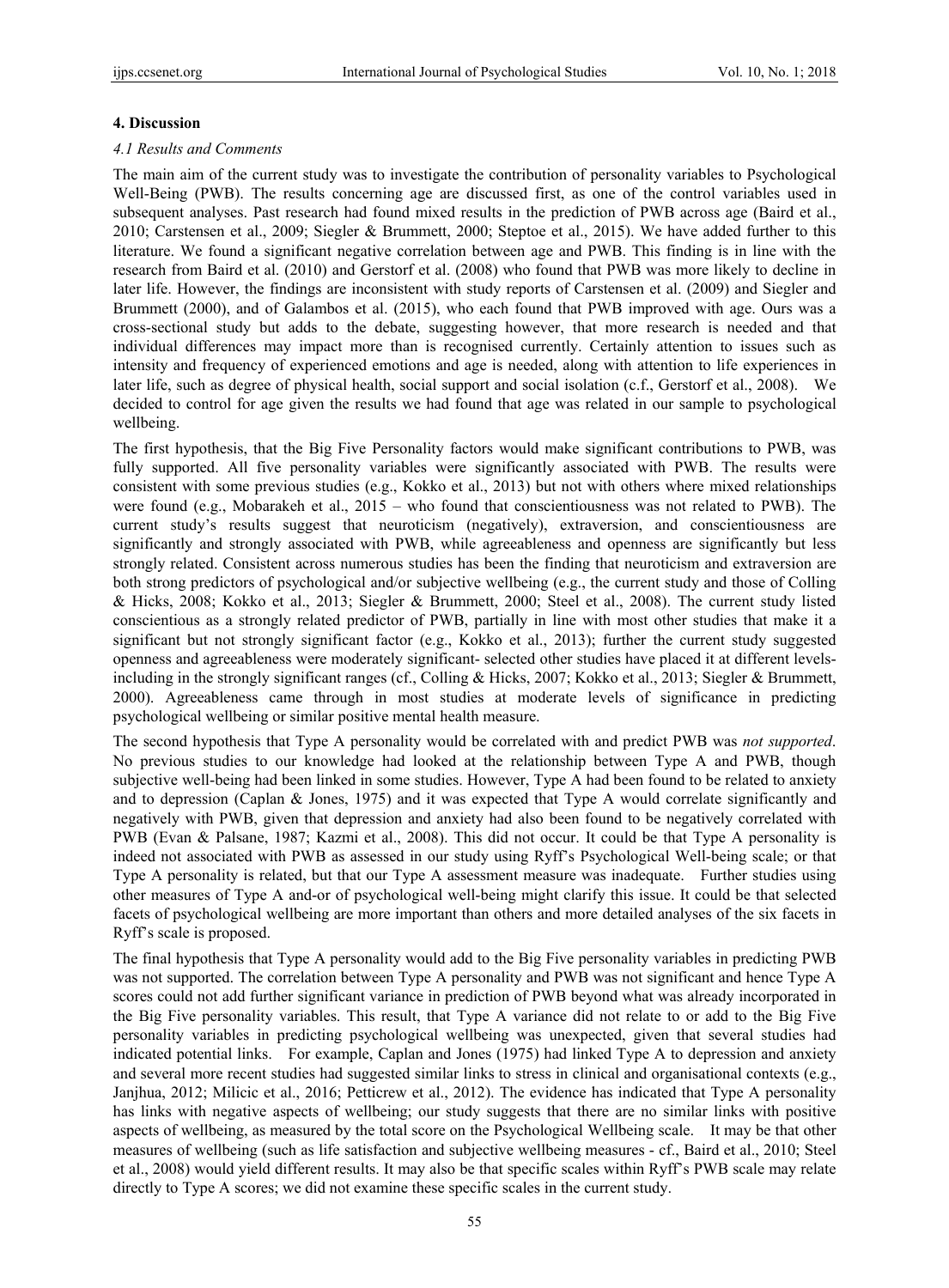#### *4.2 Limitations and Strengths*

A limitation of the study was the somewhat limited sample size (though 286 is sufficient to pick up most significant relationships), and the participant sample showed an imbalance in gender with rather more males than females responding, and an imbalance in age ranges (though the spread of numbers across the age groupings from 18-24, through to 75-84 as shown in Table 1 was good but could have benefited from more respondents in the two lower age bands to age 34). We used self-report surveys on both personality and PWB responses and though we controlled for social desirable responding there are still inherent weaknesses in such survey research (such that self-perceptions of health and wellbeing may not be accurate reflections of reality). This is a common weakness in all or nearly all survey research and must be taken into account in considering the research findings. Further, we used the internet for the sample respondents and drew responses mainly from Australia but also from around the world. There may have been limited impacts from such snow-ball sampling to friends on Facebook and other internet sources but this is not known and was not controlled for in the study. Another overall limitation in the present study was the conceptualisation from the beginning that personality variables would predict PWB rather than that PWB may in fact affect personality expression (Scollon & Diener, 2006). Finally, for this study we used the total score on the Ryff PWB scale to measure psychological wellbeing – and similarly we chose particular measures of the Big Five and of Type A, rather than alternative forms and/or lengthier versions that might have been more accurate measures. Nevertheless, despite the weaknesses in the study, a number of results have been demonstrated with support for previous research and with new information, especially in relation to the (non-) contribution of Type A personality as a predictor of either positive or negative wellbeing as assessed using the PWB scale. However, in future studies, it could be interesting to see how the sub-components of Ryff's (1989) measure are related to the personality variables including Type A personality.

#### *4.3 Conclusion*

The current study has successfully shown and confirmed the importance of personality factors (extraversion, conscientiousness, openness to experience, agreeableness, & neuroticism) and of age in prediction of PWB. Type A personality did not however relate to PWB or add any significant variance over and above the Big Five personality factors in predicting PWB. Future studies could focus on more specific aspects involved in psychological wellbeing, and/or on developing long-term interventions that assist in reducing the negative effects of high early life scores on Neuroticism (vs Emotional Stability) in their impacts on current and later life psychological and physical wellbeing. Tailoring health and wellness programs to improve quality of life in all age groups with special attention given to individual personality characteristics (especially the Big Five) could increase lifestyle health behaviors that promote psychological wellbeing.

#### **References**

- American Psychological Association (2017). *Personality*. Retrieved from: http://www.apa.org/topics/personality/
- Baird B. M., Lucas, R. E., & Donnellan M. B. (2010). Life Satisfaction Across the Lifespan: Findings from Two Nationally Representative Panel Studies. *Social Indicators Research*, *99*(2). 183-203. https://doi.org/10.1007/s11205-010-9584-9
- Baldasaro, E. R., Shanahan, J. M., & Bauer, D. (2013). Psychometric of the Mini-IPIP in a Large, Nationally Representative Sample of Young Adults. *Journal of Personality Assessment*, *95(1)*, 74-84. https://doi.org/10.1080/00223891.2012.700466
- Blanchflower, G. D., & Oswald, J. A. (2008). Is well-being U-shaped over the life cycle? *Social Science & Medicine*, *66(8),* 1733-1749. https://doi.org/10.1016 2008.01.030
- Brown, K., Ryan, R., & Creswell, J. (2007). Mindfulness: Theoretical Foundations and Evidence for its Salutary Effects. *Psychological Inquiry*, *18*(4), 211 - 237. https://doi.org/10.1080/10478400701598298
- Caplan, D. R., & Jones, W. K. (1975). Effects of Work Load, Role Ambiguity, and Type A personality on anxiety, depression, and heart rate*. Journal of Applied Psychology*, *60*(6), 713-719. https://doi.org/10.1037/0021-9010.60.6.713
- Carstensen, L. L., Mayr, U., Nesselroade, R. J., & Pasupathi, M. (2009). Emotional Experience in Everyday Life Across the Adult Life Span. *Journal of Personality and Social Psychology*, *79*(4), 644-655. https://doi.org/1037O022-3 514.79.4.644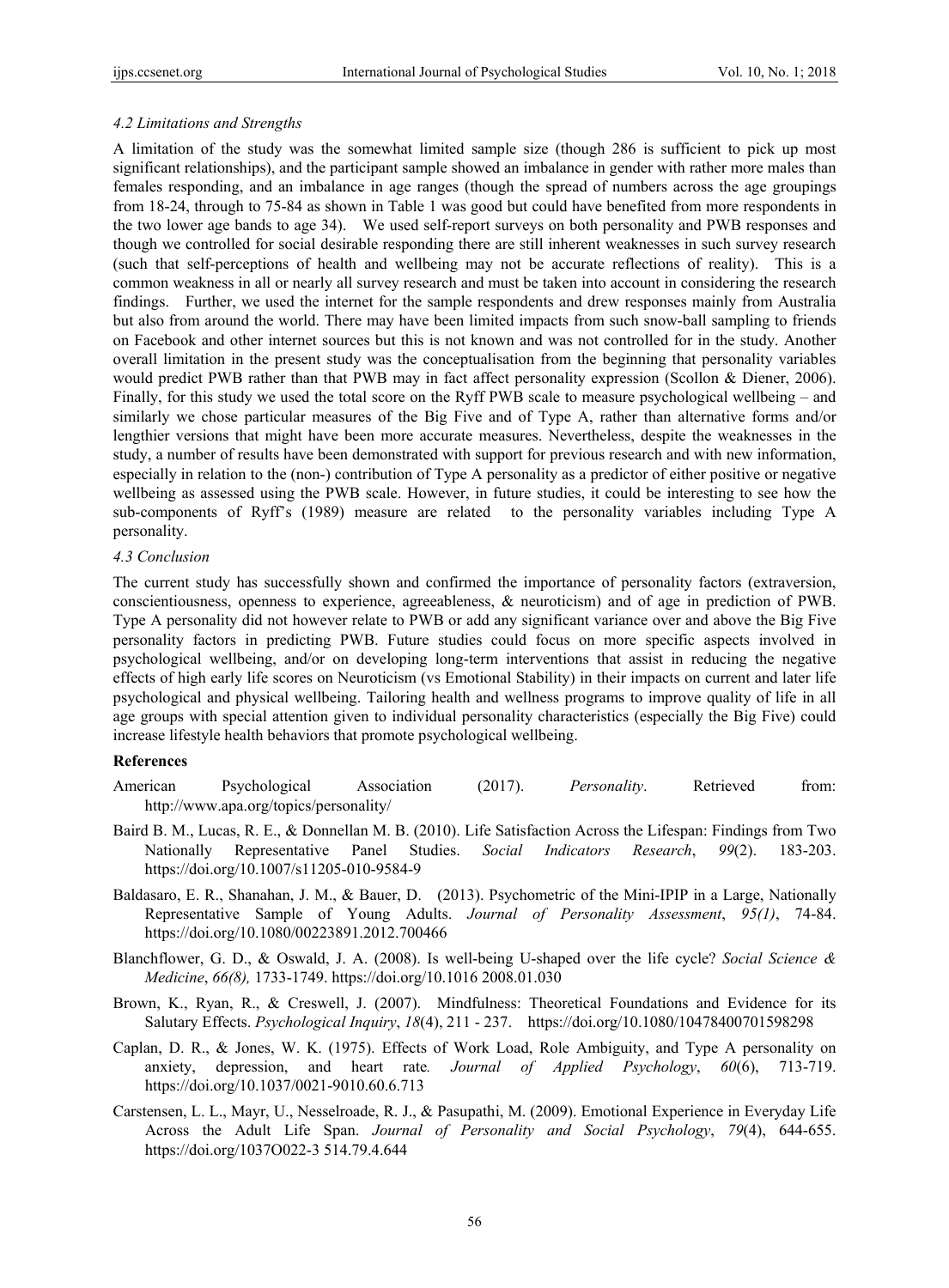- Colling, G. V. S., & Hicks, R. E. (2007). Can work preferences (personality based) differentiate between employees scoring high or low in general mental health? In K. Moore (Ed.), *Proceedings of the 42nd APS Annual Conference (Australian Psychological Society), Psychology making an impact* (pp.93-97). Queensland, Australia: Australian Psychological Society.
- Evan, G. W., & Palsane, M. N. (1987). Type A behaviour and occupational stress: A cross-sectional study of blue collar workers. *Journal of Personality and Social Psychology*, *52*, 1002-1007. https://doi.org/10.1037/0022-3514.52.5.1002
- Galambos, N. L., Fang, S., Krahn, H. J., Johnson, M. D., & Lachman, M. E. (2015). Up, not down: The age curve in happiness from early adulthood to midlife in two longitudinal studies. *Developmental Psychology*, *51*(11), 1664-71. https://doi.org/10.1037/dev0000052
- Garcia, D., & Erlandsson, A. (2011). The relationship between personality and subjective well-being: Different association patterns when measuring the affective component in frequency and intensity. *Journal of Happiness Studies*, *12*(6), 1023-1034*.* https://doi.org/10.1007/s10902-010-9242-6
- Gerstorf, D., Ram, N., Estabrook, R., Schupp, J., Wagner, G. G., & Lindenberger, U. (2008). Life satisfaction shows terminal decline in old age: Longitudinal evidence from the German Socio-Economic Panel Study (SOEP). *Developmental Psychology*, *44*, 1148-1159. https://doi.org/10.1037/0012-1649.44.4.1148
- Gow, A. J., Whiteman, M. C., Pattie, A., & Deary, I. J. (2005). Goldberg's 'IPIP' Big-Five factor markers: Internal consistency and concurrent validation in Scotland. *Personality & Individual Differences*, *39*(2), 317-329. https://doi.org/10.1016/j.paid.2005.01.011
- Grant, S., Langan-Fox, J., & Anglim, J. (2009). The big five traits as predictors of subjective and psychological well-being. *Psychological reports*, *105*(1), 205-231. https://doi.org/10.2466/PR0.105.1.205-231
- Iwata, N., Suzuki, K., Saito, K., & Abe, K. (1992), Type A personality, work stress and psychological distress in Japanese adult employees. *Stress Medicine*, *8*, 11–21. https://doi.org/10.1002/smi.2460080103
- Jamal, M. (1990). Relationship of job stress and Type-A behavior to employees' job satisfaction, organisational commitment, psychosomatic health problems, and turnover motivation. *Human Relations*, *43*, 727-738. https://doi.org/10.1177/001872679004300802
- Janjhua, Yasmin C. (2012). Behavior of personality type toward stress and job performance: A study of healthcare professionals. *Journal Family Medicine & Primary Care*, *1*(2), 109. https://doi.org/10.4103/2249-4863.104969
- John, O. P., & Srivastava, S. (1999). The Big-Five trait taxonomy: History, measurement, and theoretical perspectives. In L. A. Pervin & O. P. John (Eds.), *Handbook of personality: Theory and research*, *2*, 102–138. New York: Guilford Press.
- Kazmi, R., Amjad, S., & Khan, D. (2009). Individual differences and stress-performance relationship. *Journal of Ayub Medical College Abbottabad*, *21*(3), 172-175
- Keyes, L. M. C., & Provencher, L. H. (2011). Complete mental health recovery: bridging mental illness with positive mental health*. Journal of Public Mental Health*, *10(1)*, 57-69. https://doi.org/10.1108/17465721111134556
- Kokko, K., Tolvanen, A., &Pulkkinen, L. (2013). Associations between personality traits and psychological well-being across time in middle adulthood. *Journal of Research in Personality*, 748-756. https://doi.org/10.1016/j.jrp.2013.07.002
- Marks N., & Shah, H. (2004). A well being manifesto for a flourishing society. *Journal of Public Mental Health*, *3(4),* 9-15. https://doi.org/10.1108/17465729200400023
- McCrae, R. R., & Costa, P. T. (2003). *Personality in adulthood: A five-factor theory perspective*. Guilford Press. https://doi.org/10.4324/9780203428412
- Milicic, D., Brajkovic, L., Macek, J.L., Andic, A., Ardilic, Z., Buratovic, T., & Marcinko, D. (2016). Type A personality, stress, anxiety and health locus of control in patients with acute myocardial infarction. *Psychiatrica Danubina*, *28(4)*, 409-414.
- Petticrew, M. P., Lee, K., & McKee, M. (2012). Type A Behavior Pattern and Coronary Heart Disease: Philip Morris's "Crown Jewel." *American Journal of Public Health*, *102*(11), 2018–2025. https://doi.org/10.2105/2012.300816